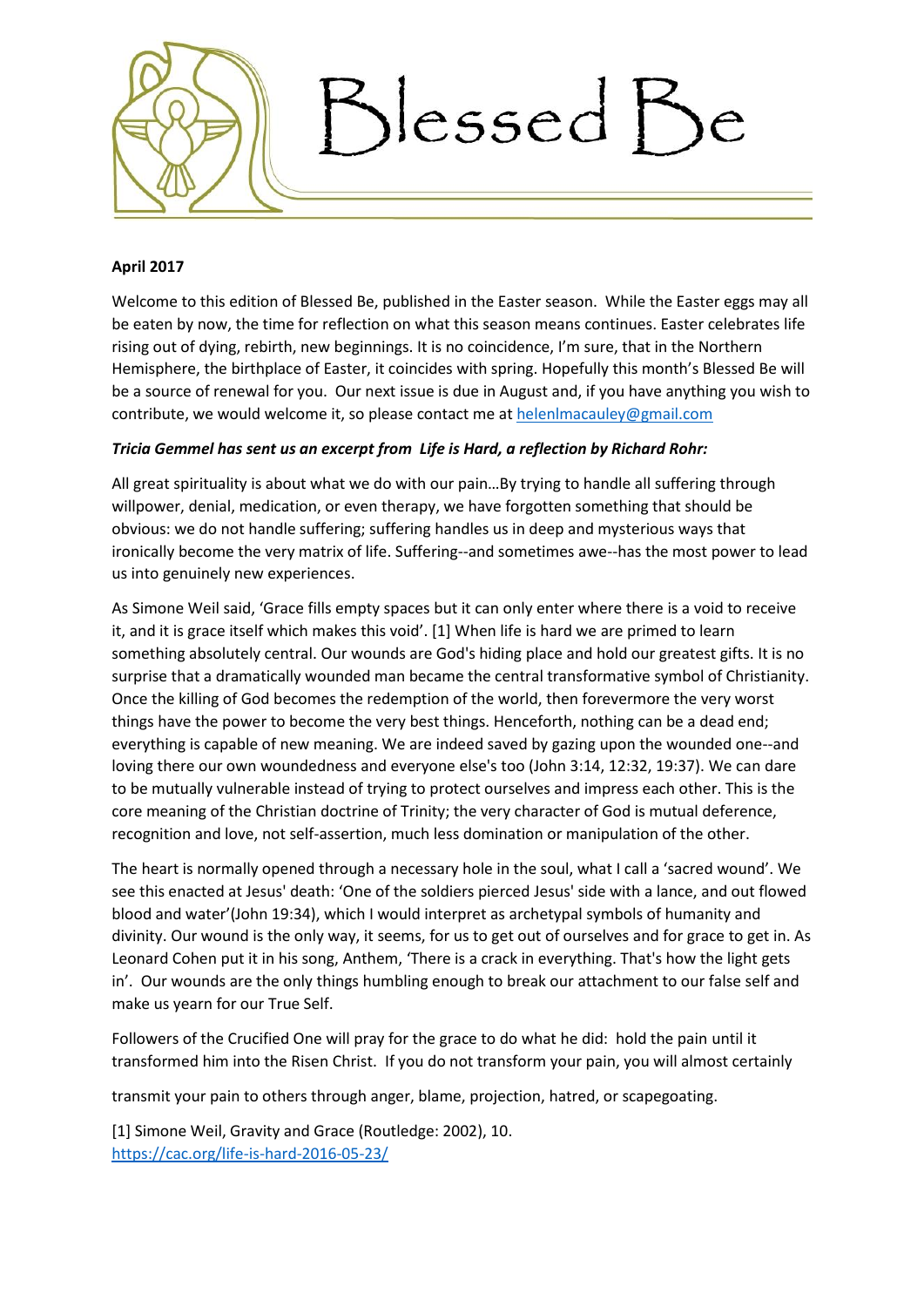

#### *From Ruth Crowe we have this poem by Bonnie Thurston:*

The Myrrhbearers came (with what fear and trembling?) trudging along in the darkness worrying about the stone.

> Everybody worries about the stone, the great impediment between us and what we seek,

that great burden we carry like Sisyphus\* labouring up and down the hill.

The sun rose, the women looked up, the stone, which was very large, had been removed.

No wonder they ran to tell Cephas. Somebody should tell Sisyphus: 'Put it down, man, and dance on it.'

(This poem is included in the book, Lost in Wonder, by Esther de Waal)

\*In Greek mythology Sisyphus was the king of Ephyra (now known as Corinth). He was punished for his self-aggrandising craftiness and deceitfulness by being forced to roll an immense boulder up a hill, only to watch it come back to hit him, repeating this action for eternity.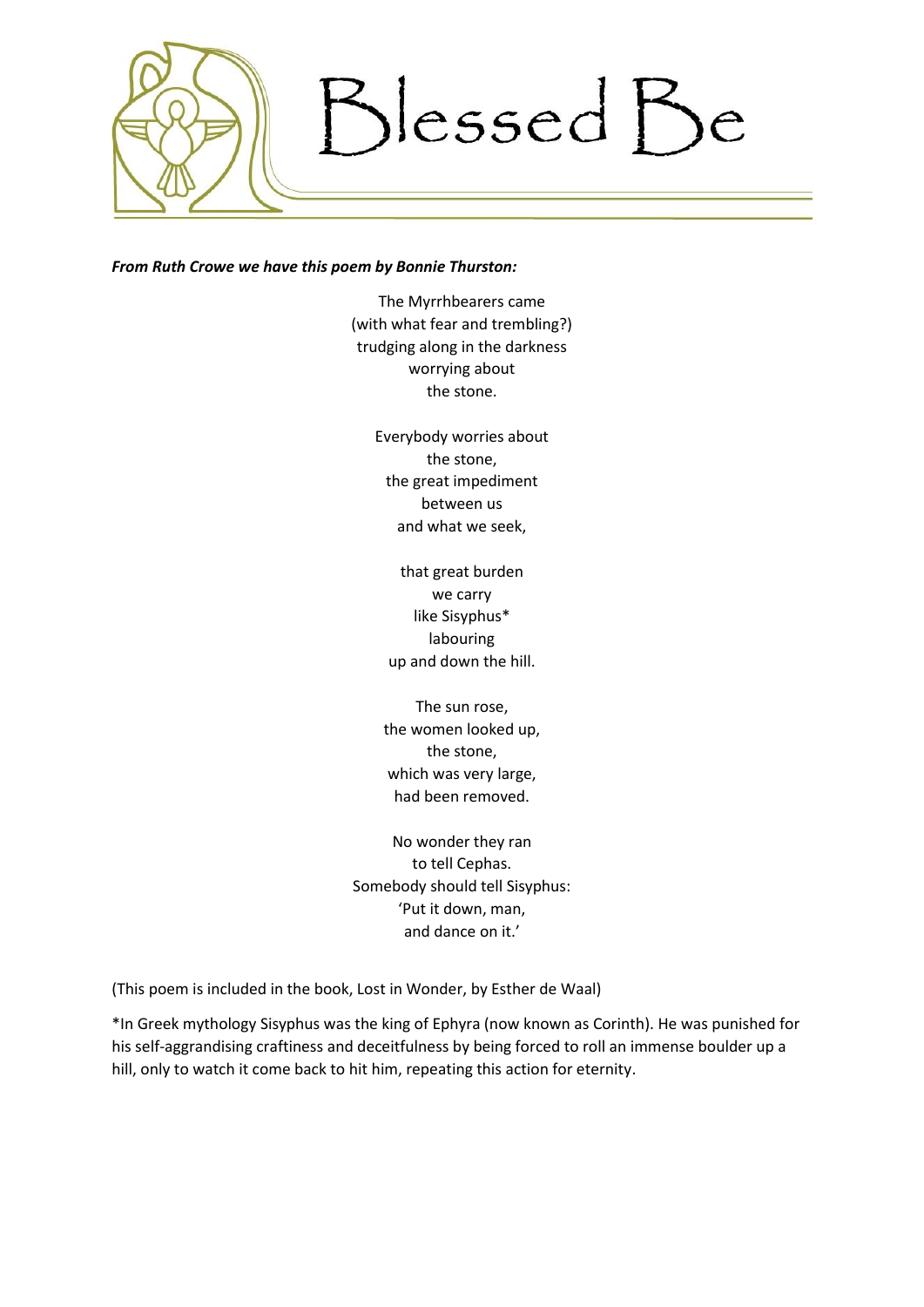

*The Jewish Passover is the time of commemoration of the Exodus, when the Hebrews escaped from Egypt. With this piece, Sheila Hawthorn reminds us that there were others involved in that incident:*

My tradition cherishes the legend which pictures God surrounded by ministering angels singing and dancing after the children of Israel crossed the Red Sea so miraculously. They notice that God is crying.

'Are you not glad?' they ask.

'How can I rejoice?' asks God. 'My children also are drowning.'

(Rabbi Hugo Gryn, Gulf Virgil, BBC1, 18 January 1991).

*It struck me recently that we have Lenten fasting at a time when, in the Northern Hemisphere, people were struggling to stretch supplies until the spring plantings became productive. Is this just a coincidence? I'd like to include a poem of T. S. Eliot, originally written for a Christmas card. It's a little more thought provoking then the cards you probably got last Christmas:*

> The Journey of the Magi 'A cold coming we had of it, Just the worst time of the year For a journey, and such a long journey: The ways deep and the weather sharp, The very dead of winter.'

And the camels galled, sore footed, refractory, Lying down in the melting snow. There were times we regretted The summer palaces on slopes, the terraces, And the silken girls bringing sherbet.

Then the camel men cursing and grumbling and running away, and wanting their liquor and women, And the night-fires going out, and the lack of shelters, And the cities hostile and the towns unfriendly And the villages dirty and charging high prices: A hard time we had of it.

> At the end we preferred to travel all night, Sleeping in snatches, With the voices singing in our ears, saying That this was all folly.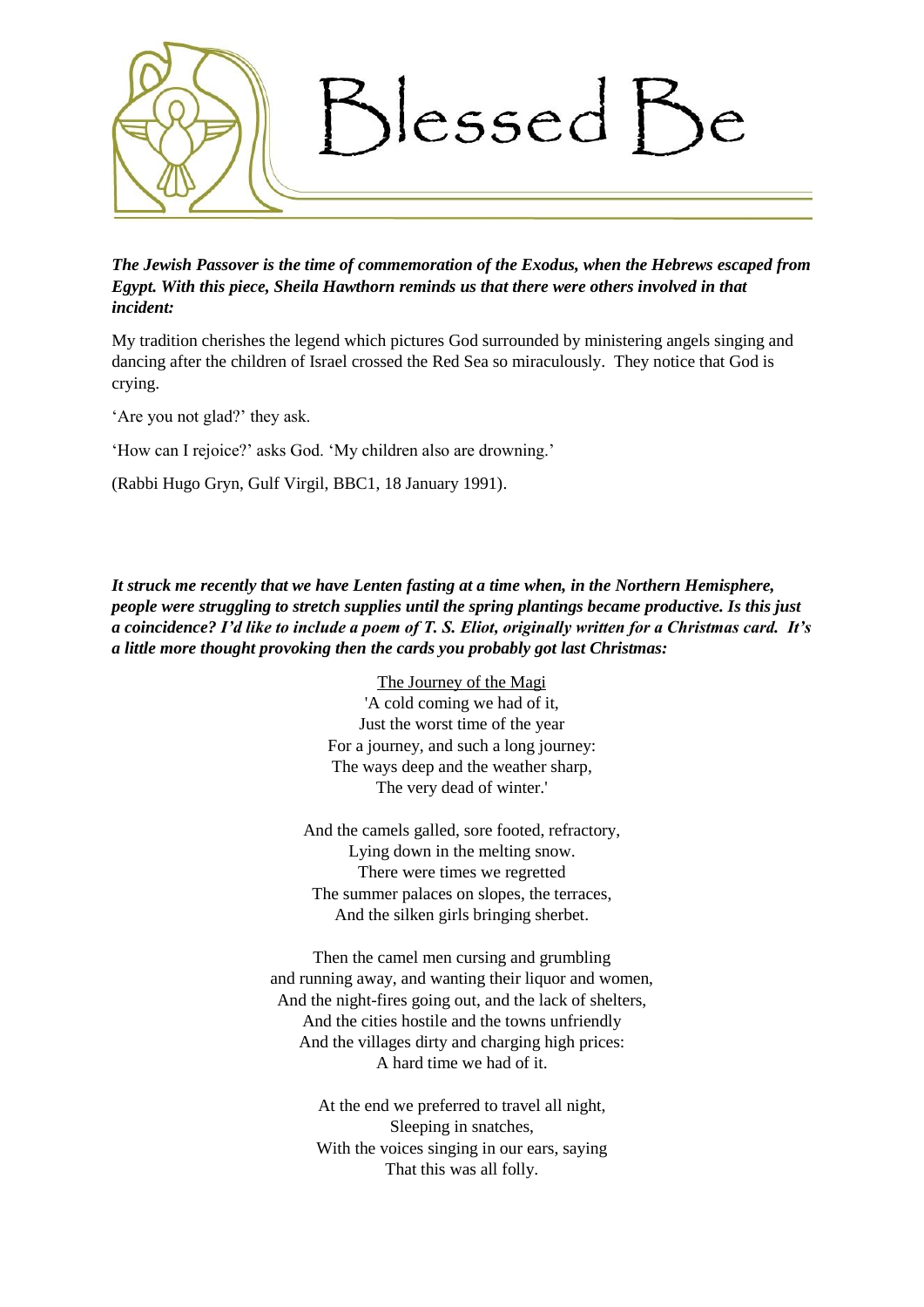)lessed Be

Then at dawn we came down to a temperate valley, Wet, below the snow line, smelling of vegetation;

With a running stream and a water-mill beating the darkness, And three trees on the low sky, And an old white horse galloped away in the meadow.

Then we came to a tavern with vine-leaves over the lintel, Six hands at an open door dicing for pieces of silver, And feet kicking the empty wine-skins.

But there was no information, and so we continued And arriving at evening, not a moment too soon Finding the place; it was (you might say) satisfactory.

All this was a long time ago, I remember, And I would do it again, but set down This set down This: were we led all that way for Birth or Death? There was a Birth, certainly, We had evidence and no doubt. I had seen birth and death, But had thought they were different; this Birth was Hard and bitter agony for us, like Death, our death.

We returned to our places, these Kingdoms, But no longer at ease here, in the old dispensation, With an alien people clutching their gods. I should be glad of another death.

### *Alison Healey sent the following two pieces which are related to our themes of death and life:*

'A Church that does not go out of itself, sooner or later sickens from the stale air of closed rooms. Even though, in going out, the Church risks running into accidents, I prefer, a thousand times over, a Church of accidents than a sick Church'.

(Pope Francis, Letter to the bishops of Argentina, April 2013).